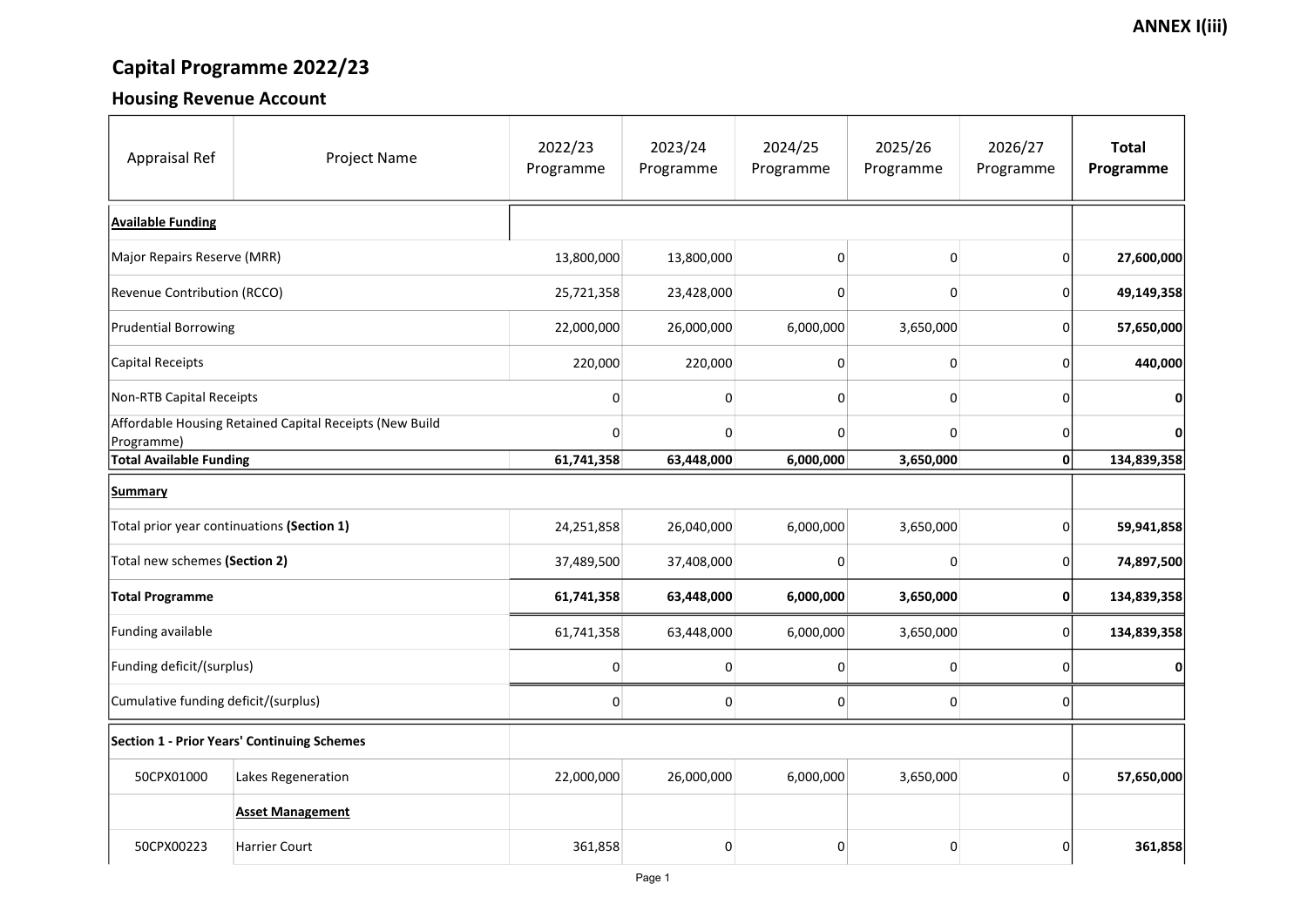## Capital Programme 2022/23

#### Housing Revenue Account

| <b>Appraisal Ref</b>                    | <b>Project Name</b>                                               | 2022/23<br>Programme | 2023/24<br>Programme | 2024/25<br>Programme | 2025/26<br>Programme | 2026/27<br>Programme | <b>Total</b><br>Programme |
|-----------------------------------------|-------------------------------------------------------------------|----------------------|----------------------|----------------------|----------------------|----------------------|---------------------------|
| 50CPX00832                              | Reema Blocks - 16 Blocks                                          | 1,850,000            | 0                    | 0                    | $\mathbf 0$          | 0                    | 1,850,000                 |
| 50CPX00989                              | Replacement stairlifts                                            | 40,000               | 40,000               |                      | $\mathbf{0}$         | 0                    | 80,000                    |
|                                         |                                                                   |                      |                      |                      |                      |                      | 0                         |
| <b>Total Prior Years' Continuations</b> |                                                                   | 24,251,858           | 26,040,000           | 6,000,000            | 3,650,000            | 0                    | 59,941,858                |
| funded                                  | Section 2 - 2022/23 Programme and future years bids provisionally |                      |                      |                      |                      |                      |                           |
|                                         | <b>Reactive Works</b>                                             |                      |                      |                      |                      |                      |                           |
| 50CPX00585                              | Aids & Adaptations                                                | 1,211,000            | 1,247,000            |                      | $\Omega$             | 0                    | 2,458,000                 |
|                                         | <b>Planned Maintenance Programme</b>                              |                      |                      |                      |                      |                      | 0                         |
| 50CPX00202                              | <b>Communal Area Upgrades</b>                                     | 3,820,000            | 3,856,000            |                      | $\mathbf{0}$         | 0                    | 7,676,000                 |
| 50CPX00203                              | <b>Doors</b>                                                      | 695,000              | 714,000              | 0                    | $\mathbf{0}$         | 0                    | 1,409,000                 |
| 50CPX00204                              | Windows                                                           | 1,259,000            | 1,290,000            | 0                    | $\mathbf 0$          | 0                    | 2,549,000                 |
| 50CPX00586                              | <b>Bathroom Upgrades</b>                                          | 3,288,000            | 2,496,000            | 0                    | $\mathbf 0$          | 0                    | 5,784,000                 |
| 50CPX00587                              | <b>Wiring</b>                                                     | 538,000              | 1,947,000            | 0                    | $\mathbf 0$          | $\overline{0}$       | 2,485,000                 |
| 50CPX00588                              | Kitchen Upgrades                                                  | 8,361,000            | 8,547,000            | 0                    | $\overline{0}$       | 0                    | 16,908,000                |
| 50CPX00827                              | <b>External Walls &amp; Fencing</b>                               | 3,370,000            | 3,167,000            | 0                    | $\overline{0}$       | 0                    | 6,537,000                 |
| 50CPX00591                              | Roof Upgrades                                                     | 9,104,000            | 8,818,000            |                      | $\mathbf 0$          | 0                    | 17,922,000                |
| 50CPX00590                              | <b>Heating System Replacement</b>                                 | 2,381,500            | 1,787,000            | 0                    | $\overline{0}$       | 0                    | 4,168,500                 |
| 50CPX00826                              | Communal Heating                                                  | 230,000              | 230,000              | 0                    | $\mathbf 0$          | 0                    | 460,000                   |
| 50CPX00829                              | <b>Fire Safety Works</b>                                          | 310,000              | 310,000              |                      | $\mathbf 0$          | 0                    | 620,000                   |